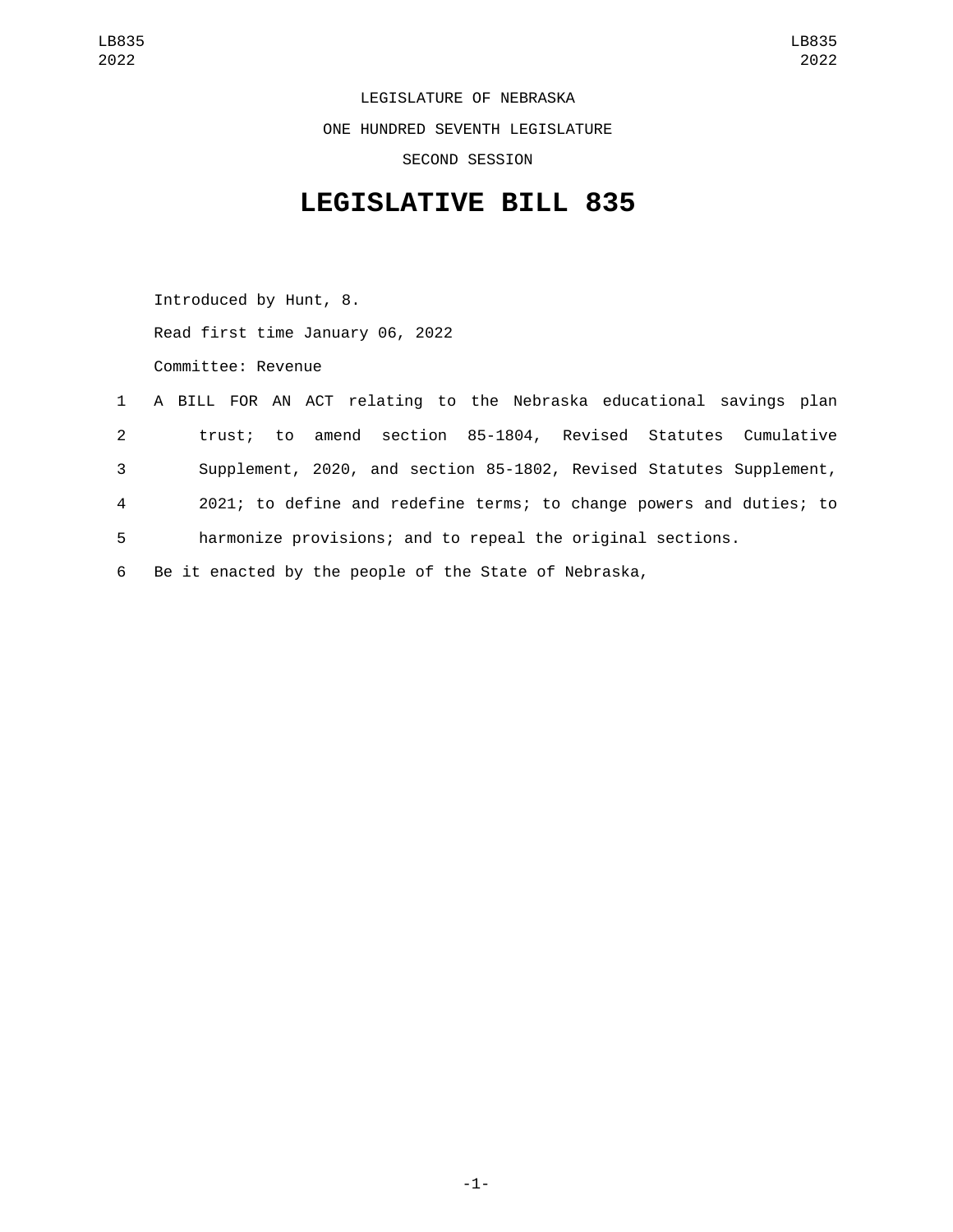Section 1. Section 85-1802, Revised Statutes Supplement, 2021, is 2 amended to read:

85-1802 For purposes of sections 85-1801 to 85-1817:

 (1) Administrative fund means the College Savings Plan 5 Administrative Fund created in section 85-1807;

 (2) Beneficiary means the individual designated by a participation agreement to benefit from advance payments of qualified higher education 8 expenses on behalf of the beneficiary;

 (3) Benefits means the payment of qualified higher education expenses on behalf of a beneficiary or, in the case of a qualified education loan payment, the sibling of a beneficiary by the Nebraska 12 educational savings plan trust<del>-during the beneficiary's attendance at an</del> 13 eligible educational institution;

 (4) Eligible educational institution means an institution described in 20 U.S.C. 1088 which is eligible to participate in a program under Title IV of the federal Higher Education Act of 1965;

 (5) Expense fund means the College Savings Plan Expense Fund created 18 in section 85-1807;

 (6) Nebraska educational savings plan trust means the trust created 20 in section 85-1804;

 (7) Nonqualified withdrawal refers to (a) a distribution from an account to the extent it is not used to pay the qualified higher 23 education expenses of the beneficiary or, in the case of a qualified 24 education loan payment, the sibling of a beneficiary, (b) a qualified rollover permitted by section 529 of the Internal Revenue Code where the funds are transferred to a qualified tuition program sponsored by another state or entity, or (c) a distribution from an account to pay the costs 28 of attending kindergarten through grade twelve;

 (8) Participant or account owner means an individual, an individual's legal representative, or any other legal entity authorized to establish a savings account under section 529 of the Internal Revenue

-2-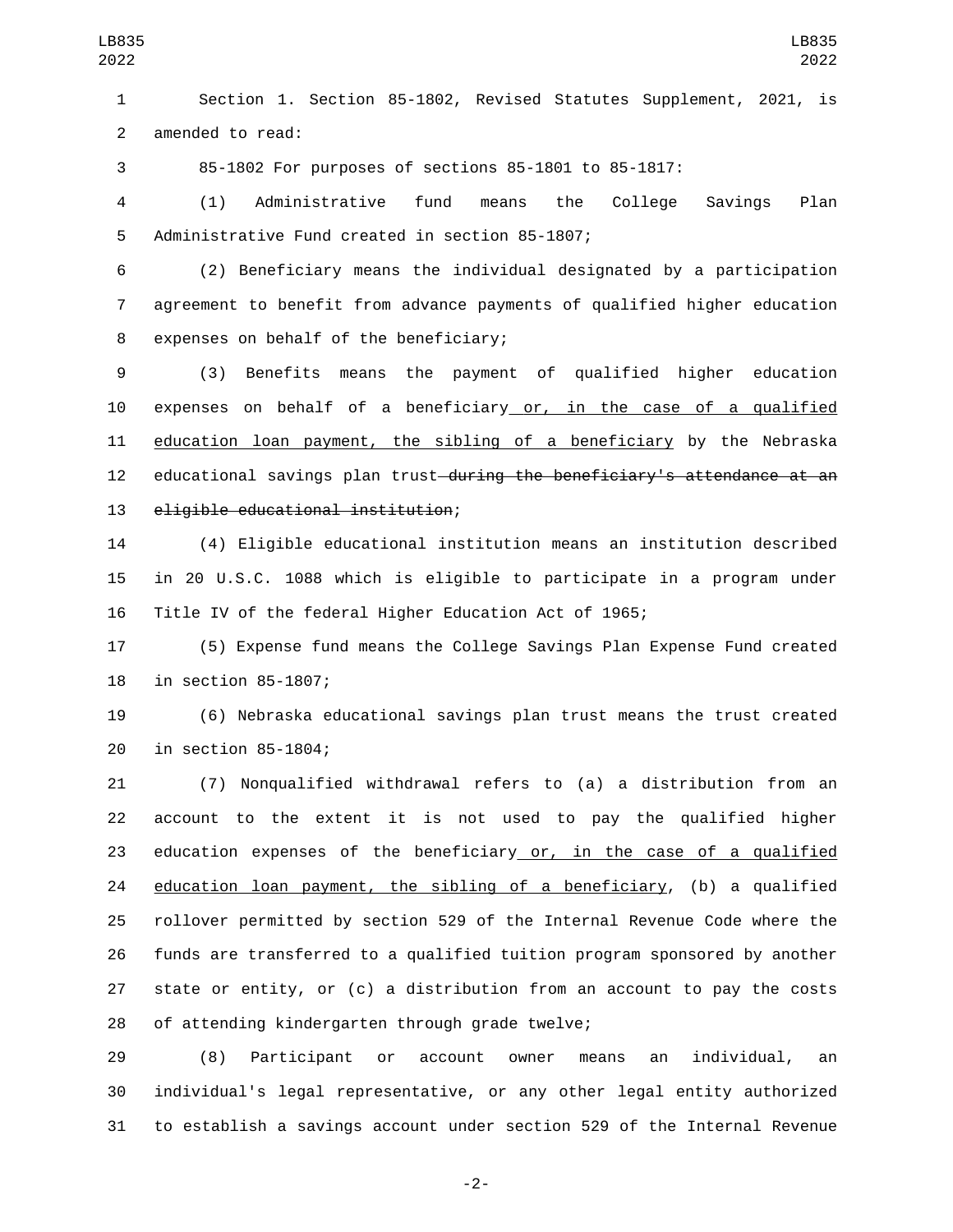Code who has entered into a participation agreement for the advance payment of qualified higher education expenses on behalf of a beneficiary. For purposes of section 77-2716, as to contributions by a custodian to a custodial account established pursuant to the Nebraska Uniform Transfers to Minors Act or similar law in another state, which account has been established under a participation agreement, participant includes the parent or guardian of a minor, which parent or guardian is 8 also the custodian of the account;

 (9) Participation agreement means an agreement between a participant and the Nebraska educational savings plan trust entered into under 11 sections 85-1801 to 85-1817;

 (10) Program fund means the College Savings Plan Program Fund 13 created in section 85-1807;

 (11) Qualified education loan payment means the payment of principal or interest on a qualified education loan as defined in 26 U.S.C. 221(d), as such section existed on January 1, 2022, of the beneficiary or a sibling of the beneficiary as described in 26 U.S.C. 152(d)(2)(B), as such section existed on January 1, 2022. For purposes of this subdivision, the aggregate total of qualified education loan payments for the qualified education loans of a single beneficiary or sibling shall not exceed ten thousand dollars for all taxable years combined. The aggregate total for qualified education loan payments for the qualified education loans of a sibling of a beneficiary shall be calculated with 24 respect to such sibling and not with respect to the beneficiary and shall include all qualified education loan payments for loans of such sibling, including any qualified education loan payments for which such sibling is 27 the beneficiary or the sibling of a beneficiary;

28 (12) (11) Qualified higher education expenses means the certified costs of tuition and fees, books, supplies, and equipment required (a) for enrollment or attendance at an eligible educational institution or (b) for costs incurred on or after January 1, 2021, for participation in

-3-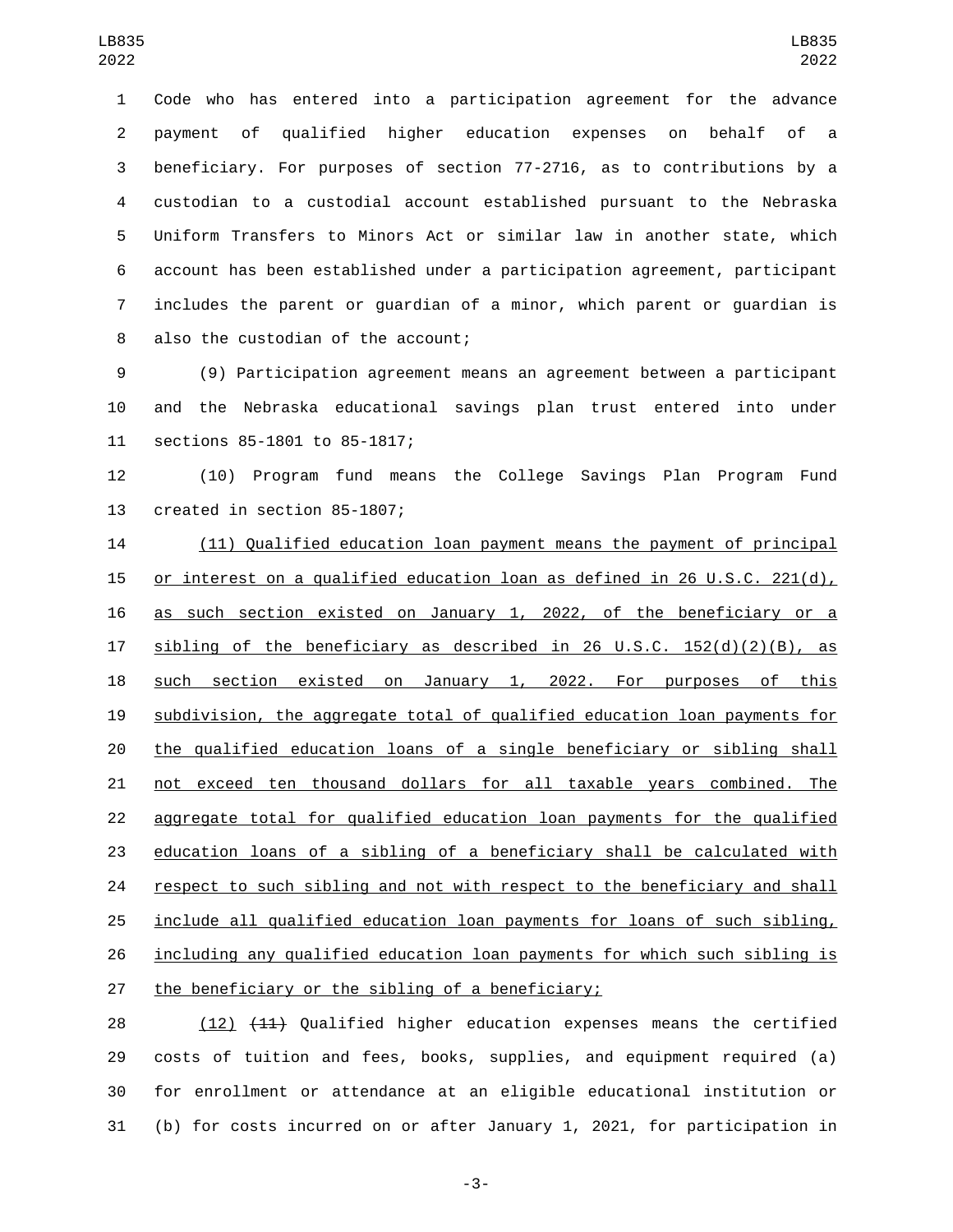an apprenticeship program registered and certified with the United States Secretary of Labor under 29 U.S.C. 50, as such section existed on January 1, 2021. Reasonable room and board expenses, based on the minimum amount applicable for the eligible educational institution during the period of enrollment, shall be included as qualified higher education expenses for those students enrolled on at least a half-time basis. In the case of a special needs beneficiary, expenses for special needs services incurred in connection with enrollment or attendance at an eligible educational institution shall be included as qualified higher education expenses. Expenses paid or incurred on or after January 1, 2022, for the purchase of computer technology or equipment or Internet access and related services, subject to the limitations set forth in section 529 of the Internal Revenue Code, shall be included as qualified higher education expenses. Qualified higher education expenses includes qualified education loan payments. Qualified higher education expenses does not include any amounts in excess of those allowed by section 529 of the 17 Internal Revenue Code;

 (13) (12) Section 529 of the Internal Revenue Code means such section of the code and the regulations interpreting such section; and

 (14) (13) Tuition and fees means the quarter or semester charges imposed to attend an eligible educational institution.

 Sec. 2. Section 85-1804, Revised Statutes Cumulative Supplement, 23 2020, is amended to read:

 85-1804 The Nebraska educational savings plan trust is created. The State Treasurer is the trustee of the trust and as such is responsible for the administration, operation, and maintenance of the program and has all powers necessary to carry out and effectuate the purposes, objectives, and provisions of sections 85-1801 to 85-1817 pertaining to the administration, operation, and maintenance of the trust and program, except that the state investment officer shall have fiduciary responsibility to make all decisions regarding the investment of the

-4-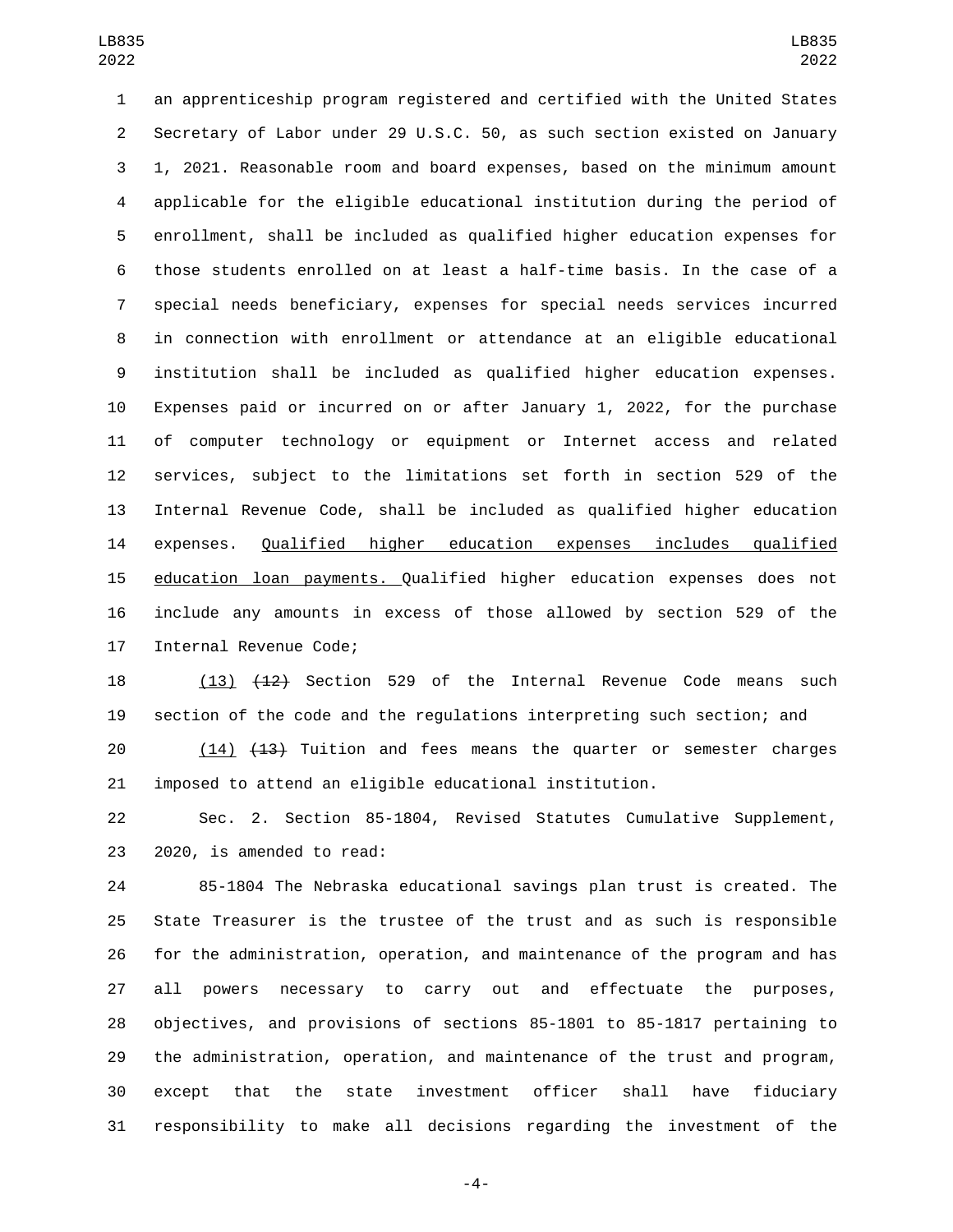money in the administrative fund, expense fund, and program fund, including the selection of all investment options and the approval of all fees and other costs charged to trust assets except costs for administration, operation, and maintenance of the trust as appropriated by the Legislature, pursuant to the directions, guidelines, and policies established by the Nebraska Investment Council. The State Treasurer may adopt and promulgate rules and regulations to provide for the efficient administration, operation, and maintenance of the trust and program. The State Treasurer shall not adopt and promulgate rules and regulations that in any way interfere with the fiduciary responsibility of the state investment officer to make all decisions regarding the investment of money in the administrative fund, expense fund, and program fund. The State Treasurer or his or her designee shall have the power to:

 (1) Enter into agreements with any eligible educational institution, the state, any federal or other state agency, or any other entity to implement sections 85-1801 to 85-1817, except agreements which pertain to the investment of money in the administrative fund, expense fund, or 18 program fund;

(2) Carry out the duties and obligations of the trust;

 (3) Carry out studies and projections to advise participants regarding present and estimated future qualified higher education expenses and levels of financial participation in the trust required in order to enable participants to achieve their educational funding 24 objectives;

 (4) Participate in any federal, state, or local governmental program 26 for the benefit of the trust;

 (5) Procure insurance against any loss in connection with the property, assets, or activities of the trust as provided in section 81-8,239.01;29

(6) Enter into participation agreements with participants;

(7) Make payments to eligible educational institutions pursuant to

-5-